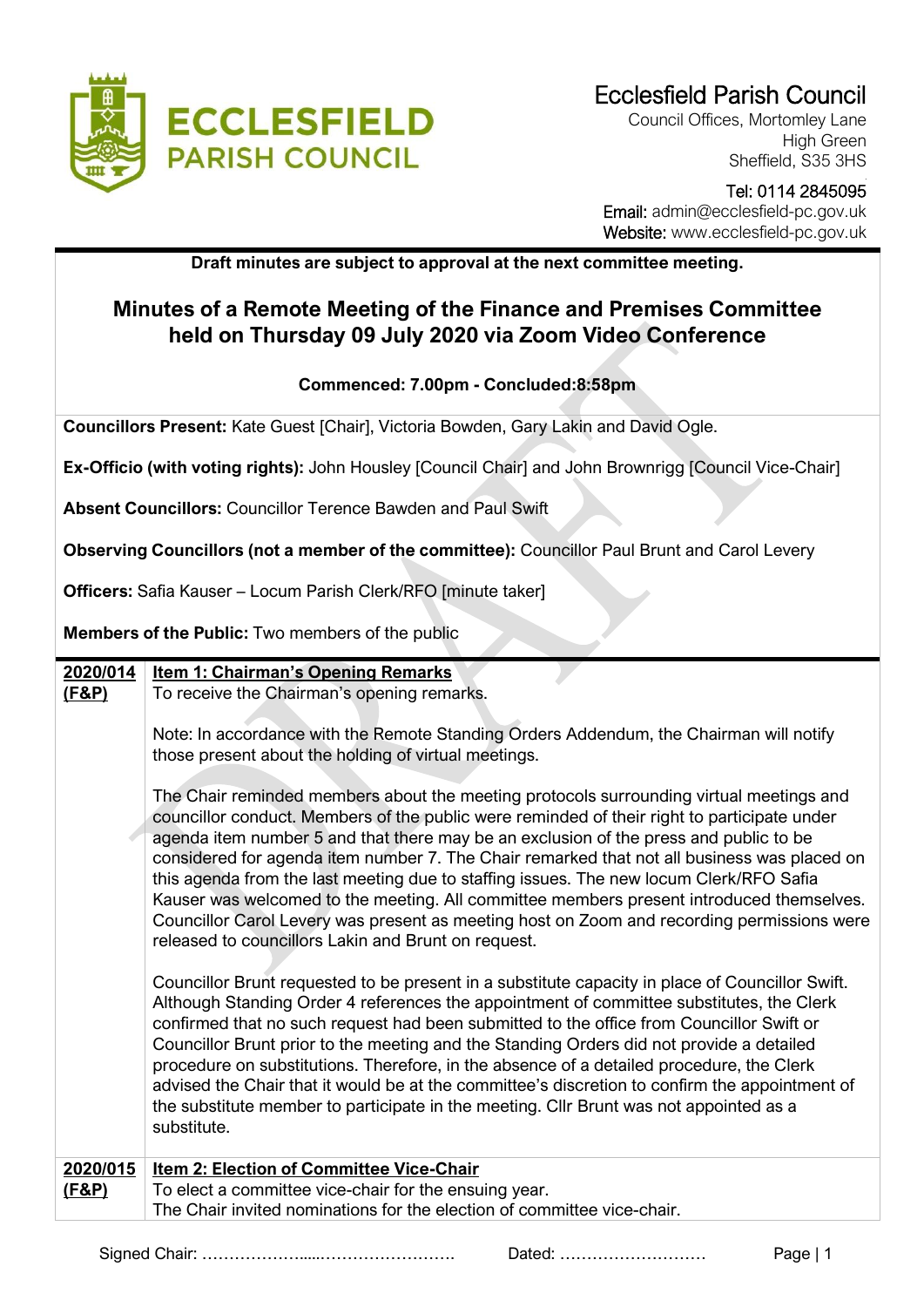|                              | Proposed by Councilllor Brownrigg and Seconded by Councillor Housley, and<br><b>RESOLVED:</b> That Councillor David Ogle is elected to be Vice-Chair of the Finance and<br>Premises committee for the ensuing year.<br>(1 abstention)                                                                                                                                                                                                                                                                                    |
|------------------------------|--------------------------------------------------------------------------------------------------------------------------------------------------------------------------------------------------------------------------------------------------------------------------------------------------------------------------------------------------------------------------------------------------------------------------------------------------------------------------------------------------------------------------|
| 2020/016                     | <b>Item 3: Apologies for Absence</b>                                                                                                                                                                                                                                                                                                                                                                                                                                                                                     |
| <b>F&amp;P</b>               | To receive and approve apologies for absence and reasons given to the Clerk prior to the<br>meeting.                                                                                                                                                                                                                                                                                                                                                                                                                     |
|                              | Apologies were received from Cllr Bawden due to illness and Cllr Swift who was on holiday.                                                                                                                                                                                                                                                                                                                                                                                                                               |
|                              | Proposed by Councillor Ogle and Seconded by Councillor Housley, and<br><b>RESOLVED:</b> That the apologies of absence and reasons are accepted and approved by the<br>committee.                                                                                                                                                                                                                                                                                                                                         |
| 2020/017                     | Item 4: Declarations of Disclosable Pecuniary and Other Interests                                                                                                                                                                                                                                                                                                                                                                                                                                                        |
| <u>(F&amp;P)</u>             | 2020/017.1 - To receive declarations of disclosable pecuniary interests (DPI) and personal and<br>prejudicial interests from members on matters to be considered at the meeting in accordance<br>with the Localism Act 2011 (section 30 to 33). Officers are required to make a formal<br>declaration about council contracts where the employee has a financial interest in accordance<br>with the LGA 1972, s117.                                                                                                      |
|                              | Note: Members must generally declare a disclosable pecuniary interest which he or she has in<br>any item on the Agenda. A Member with a disclosable pecuniary interest may not participate in<br>any discussion of the matter at the meeting and must not participate in any vote taken on the<br>matter at the meeting. In addition, the Council's Standing Orders require a Member with a<br>disclosable pecuniary interest to leave the room where the meeting is held while any discussion<br>or voting takes place. |
|                              | The Clerk advised the Chair that members should be reminded about any personal or<br>prejudicial interests to be declared to the meeting and that by law the responsibility remains<br>with the individual councillor concerned to make the declaration.                                                                                                                                                                                                                                                                 |
|                              | No declarations of interests were received.                                                                                                                                                                                                                                                                                                                                                                                                                                                                              |
|                              | 2020/017.2 - To receive, consider and record Councillors requests for DPI dispensation<br>(section 31 Localism Act 2011) in connection with items on this agenda. Applications for this<br>must be made in writing to the Clerk prior to the meeting.                                                                                                                                                                                                                                                                    |
|                              | No applications for dispensation were received.                                                                                                                                                                                                                                                                                                                                                                                                                                                                          |
| 2020/018                     | <b>Item 5: Public Participation Session</b>                                                                                                                                                                                                                                                                                                                                                                                                                                                                              |
| (F&P)                        | To receive questions from members of the public to make representation on the business of<br>the agenda for the meeting. No resolutions can be made under public participation.                                                                                                                                                                                                                                                                                                                                          |
|                              | CIIr Brunt participated in the public participation session and addressed the committee on a<br>contractor's invoice relating to consultancy advisory support and questioned if there is any<br>further information received since the initial query raised at full Council last week. Cllr<br>Brownrigg reminded the Chair a discussion will take place in the private session of the meeting.                                                                                                                          |
| 2020/019<br><u>(F&amp;P)</u> | Item 6: Minutes<br>2020/019.1 - To approve the draft minutes of the Finance and Premises committee held on 20<br>May 2020 (copies of draft minutes to follow).                                                                                                                                                                                                                                                                                                                                                           |
|                              | The Chair informed members that the draft minutes produced by a previous officer had not<br>been typed correctly. The new Locum Clerk/RFO had reformatted the minutes and introduced                                                                                                                                                                                                                                                                                                                                     |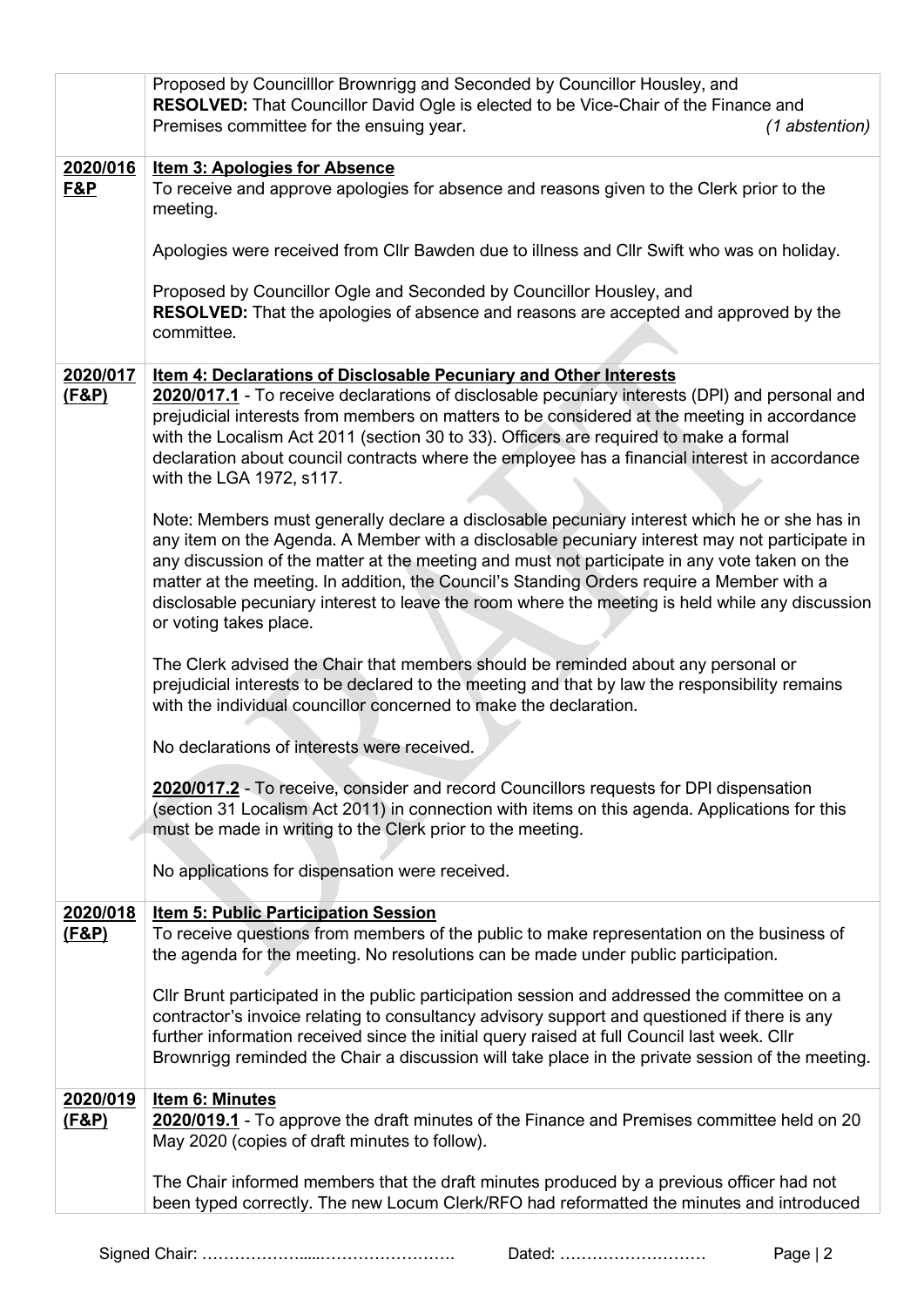|                  | new reference numbers against each agenda item as it was the start of a new civic year and to<br>allow the minute reference numbers to follow consecutively for the remainder of the year. The<br>content of the notes had remained unchanged. A member briefly commented on a suggested<br>amendment regarding the presence of Cllr Swift and this was clarified as him being present as<br>recorded under minute reference 2020.10.1 and minute reference 2010.3 as leaving the<br>meeting.<br>Proposed by Councillor Ogle and Seconded by Councillor Housley, and<br><b>RESOLVED:</b> That the draft minutes of the Finance and Premises committee meeting held on<br>the 20 May 2020 are approved as a true record of proceedings.<br>(1 abstention)<br>2020/019.2 - To note that the scheduled meeting of the Finance and Premises committee for<br>11th June 2020 was cancelled due to an Extraordinary Full Council meeting scheduled on the<br>same date.<br>This was noted by members. |
|------------------|-------------------------------------------------------------------------------------------------------------------------------------------------------------------------------------------------------------------------------------------------------------------------------------------------------------------------------------------------------------------------------------------------------------------------------------------------------------------------------------------------------------------------------------------------------------------------------------------------------------------------------------------------------------------------------------------------------------------------------------------------------------------------------------------------------------------------------------------------------------------------------------------------------------------------------------------------------------------------------------------------|
| 2020/020         | Item 7: Exclusion of Press and Public - Public Bodies (Admission to Meetings Act) 1960                                                                                                                                                                                                                                                                                                                                                                                                                                                                                                                                                                                                                                                                                                                                                                                                                                                                                                          |
| <u>(F&amp;P)</u> | To consider and resolve any agenda items that require the exclusion of the Press and Public in<br>accordance with the Public Bodies (Admissions to Meetings) Act 1960 for matters appertaining<br>to confidential or exempt information.                                                                                                                                                                                                                                                                                                                                                                                                                                                                                                                                                                                                                                                                                                                                                        |
|                  | Proposed by Councillor Lakin and Seconded by Councillor Housley, and                                                                                                                                                                                                                                                                                                                                                                                                                                                                                                                                                                                                                                                                                                                                                                                                                                                                                                                            |
|                  | RESOLVED: That the exclusion of the press and public is applied to agenda item number 11<br>'Responsible Financial Officer Report' due to the sensitivity of information contained within the<br>confidential report and that agenda item number 11 is moved to the end of the meeting.                                                                                                                                                                                                                                                                                                                                                                                                                                                                                                                                                                                                                                                                                                         |
| 2020/021         | <b>Item 8: Updates Ongoing Projects</b>                                                                                                                                                                                                                                                                                                                                                                                                                                                                                                                                                                                                                                                                                                                                                                                                                                                                                                                                                         |
| (F&P)            | To receive an update on ongoing projects.<br>War Heroes project - Cllr Ogle to report on this item.<br>Park Benches and Time Capsules including park benches stolen from Chapeltown<br>Park- Cllr D Ogle to report on this item.                                                                                                                                                                                                                                                                                                                                                                                                                                                                                                                                                                                                                                                                                                                                                                |
|                  |                                                                                                                                                                                                                                                                                                                                                                                                                                                                                                                                                                                                                                                                                                                                                                                                                                                                                                                                                                                                 |
|                  | <b>War Heroes Project</b><br>CIIr Ogle updated members on the project for the build of a new memorial, allocating a suitable<br>site and funding. To progress discussions permission was requested to speak to Sheffield City<br>Council and to contact potential funders including the involvement of High Green in Bloom. A<br>further request was made to earmark £5,000 for the project which would give the project some<br>credibility. A suggestion was made by some members for a working group to be formed and<br>Cllr Ogle commented that appointing a working group was premature and he needed more<br>time and permissions to pull together all the findings on the project before handing over to a<br>working group.                                                                                                                                                                                                                                                            |
|                  | Proposed by Councillor Ogle and Seconded by Councillor Brownrigg, and<br><b>RECOMMENDED:</b> The Finance and Premises Committee recommends to full Council, that<br>£5,000 is earmarked in the 2021/22 budget for the War Heroes project and that permissions<br>are given to Cllr David Ogle to:                                                                                                                                                                                                                                                                                                                                                                                                                                                                                                                                                                                                                                                                                               |
|                  | 1) Contact Sheffield City Council to discuss potential locations in High Green for a new<br>memorial.                                                                                                                                                                                                                                                                                                                                                                                                                                                                                                                                                                                                                                                                                                                                                                                                                                                                                           |
|                  | 2) Contact potential funders to discuss the project with a view of seeking grant funding.<br>3) Contact High Green in Bloom for involvement in the project.                                                                                                                                                                                                                                                                                                                                                                                                                                                                                                                                                                                                                                                                                                                                                                                                                                     |
|                  | <b>Park Benches and Time Capsules</b>                                                                                                                                                                                                                                                                                                                                                                                                                                                                                                                                                                                                                                                                                                                                                                                                                                                                                                                                                           |
|                  | It was suggested that each school in the Parish including secondary and A level schools are<br>contacted to seek their views in being involved in the project. The initial idea is for children to                                                                                                                                                                                                                                                                                                                                                                                                                                                                                                                                                                                                                                                                                                                                                                                              |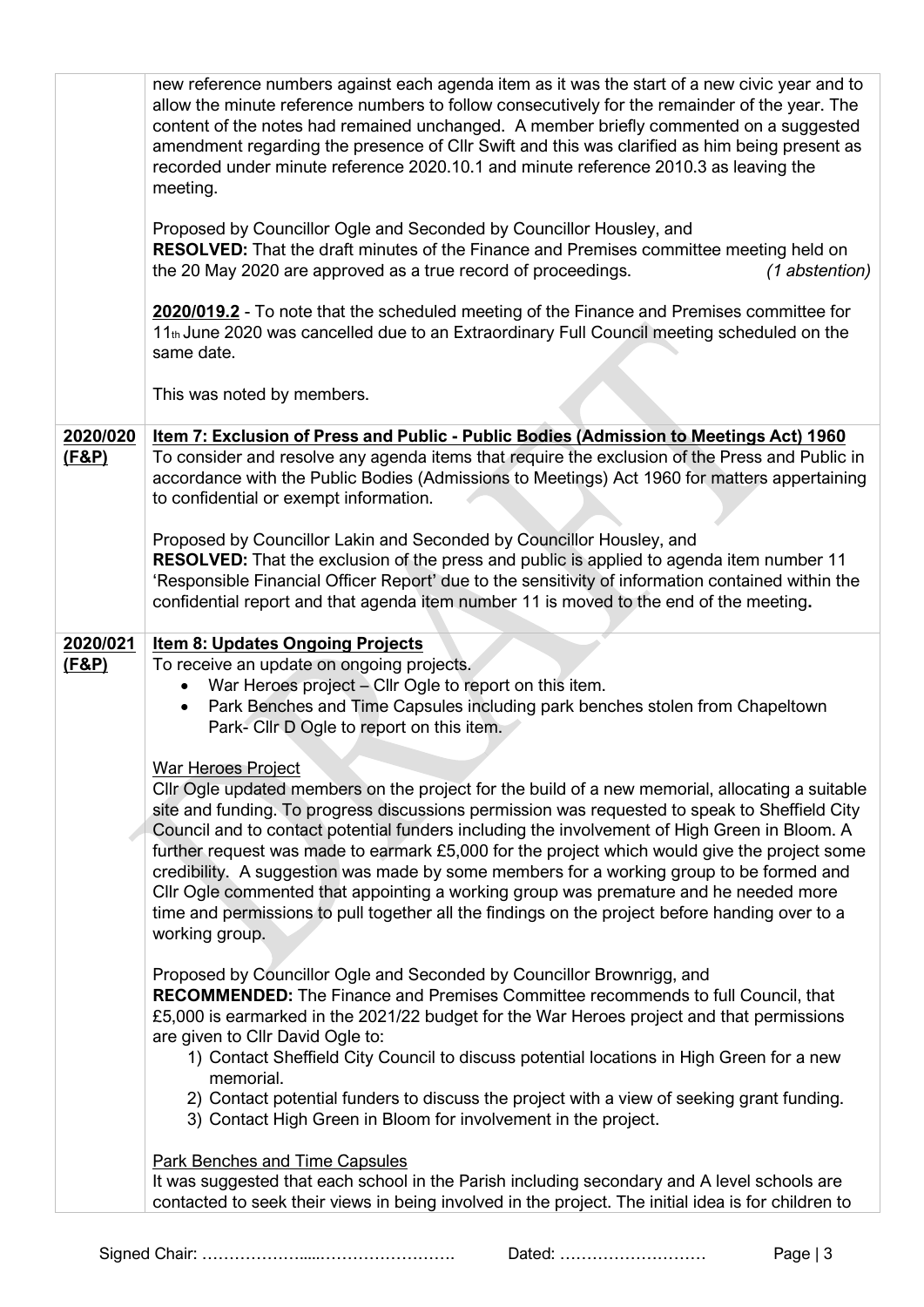|                              | put their memories in a time capsule which are to be planted in a years' time once the<br>coronavirus pandemic is over and that the capsules are planted for 50 years under park<br>benches (to be identified). The cost of each capsule is £60.00. The capsule was described as<br>three times bigger than a steel thermo flask.<br>It was suggested that the Community Co-Ordinator Officer is involved with the project.<br>Proposed by Councillor Ogle and Seconded by Councillor Housley, and<br><b>RECOMMENDED:</b> The Finance and Premises recommends to full Council that:<br>16 time capsules are purchased initially for each school in the parish (including<br>1)<br>secondary and A Level schools) to start the ball rolling on the time capsule project.<br>2) All schools are contacted to obtain interest in taking part in the project with a timeframe<br>of 12 months for the capsules to be planted (from when the coronavirus pandemic is<br>over).                                                                                                                                                                                                |
|------------------------------|--------------------------------------------------------------------------------------------------------------------------------------------------------------------------------------------------------------------------------------------------------------------------------------------------------------------------------------------------------------------------------------------------------------------------------------------------------------------------------------------------------------------------------------------------------------------------------------------------------------------------------------------------------------------------------------------------------------------------------------------------------------------------------------------------------------------------------------------------------------------------------------------------------------------------------------------------------------------------------------------------------------------------------------------------------------------------------------------------------------------------------------------------------------------------|
| 2020/022<br><u>(F&amp;P)</u> | Item 9: Internal Audit 2020/21<br>In accordance with the Full Council resolution from the 14 May 2020, the committee is<br>requested to discuss the reappointment of Yorkshire Internal Audit Services for the 2020-21<br>Financial Year. (Report to follow).                                                                                                                                                                                                                                                                                                                                                                                                                                                                                                                                                                                                                                                                                                                                                                                                                                                                                                            |
|                              | A comprehensive report prepared by the Locum Clerk/RFO had been circulated to all<br>members prior to the meeting. In normal circumstances, reports should be accompanied with<br>the agenda, however as the Locum had only commenced post on the 01 July 2020 there was<br>not enough time to prepare the report in advance. Members were advised if they wished to<br>consider the report or defer to a future meeting.                                                                                                                                                                                                                                                                                                                                                                                                                                                                                                                                                                                                                                                                                                                                                |
|                              | Proposed by Councillor Ogle and Seconded by Councillor Housley, and<br><b>RESOLVED:</b> That the Report from the RFO is received and fully considered.                                                                                                                                                                                                                                                                                                                                                                                                                                                                                                                                                                                                                                                                                                                                                                                                                                                                                                                                                                                                                   |
|                              | The Locum RFO updated members on the legal framework surrounding internal audit and that<br>the Council had not complied with reviewing the effectiveness of internal audit which should<br>normally be carried out on an annual basis. The checklist for reviewing the effectiveness was<br>set out at Appendix A attached to the report. The current internal auditors had been providing<br>an auditing service to the Council since the 2014/15 financial year. The Council was legally<br>bound to consider Regulation 5(1) of the Accounts and Audit Regulations 2015 to 'undertake<br>an effective internal audit to evaluate the effectiveness of its risk management, control and<br>governance processes, taking into account public sector internal auditing standards or<br>guidance.' Members agreed to consider testing the market and to obtain quotations for an<br>internal audit service having considered the recommendations from the RFO which were<br>agreed to be taken to full Council.                                                                                                                                                          |
|                              | Proposed by Councillor Lakin and Seconded by Councillor Brownrigg, and<br><b>RECOMMENDED:</b> That the Finance and Premises Committee recommends to full Council that:<br>1) The Report from the RFO on internal audit services is received and fully considered.<br>2) The Council adopts the internal audit plan to be drafted by the Locum RFO having<br>regards to the standards that should be met for reviewing the effectiveness of internal<br>audit and the two key competencies of independence and competency.<br>3) That three quotations are obtained for an internal audit service for Ecclesfield Parish<br>Council on a fixed three-year term contract based on two internal audit visits per<br>financial year. Contractors should be provided with a copy of the agreed internal audit<br>plan adopted by the Council and must demonstrate they are independent and<br>competent. Copies of Public Liability insurance must be enclosed with the quotation.<br>4) That Yorkshire Internal Audit Services are invited to submit a quotation for internal audit<br>services to Ecclesfield Parish Council subject to meeting the requirements set out by |
|                              | the Council.                                                                                                                                                                                                                                                                                                                                                                                                                                                                                                                                                                                                                                                                                                                                                                                                                                                                                                                                                                                                                                                                                                                                                             |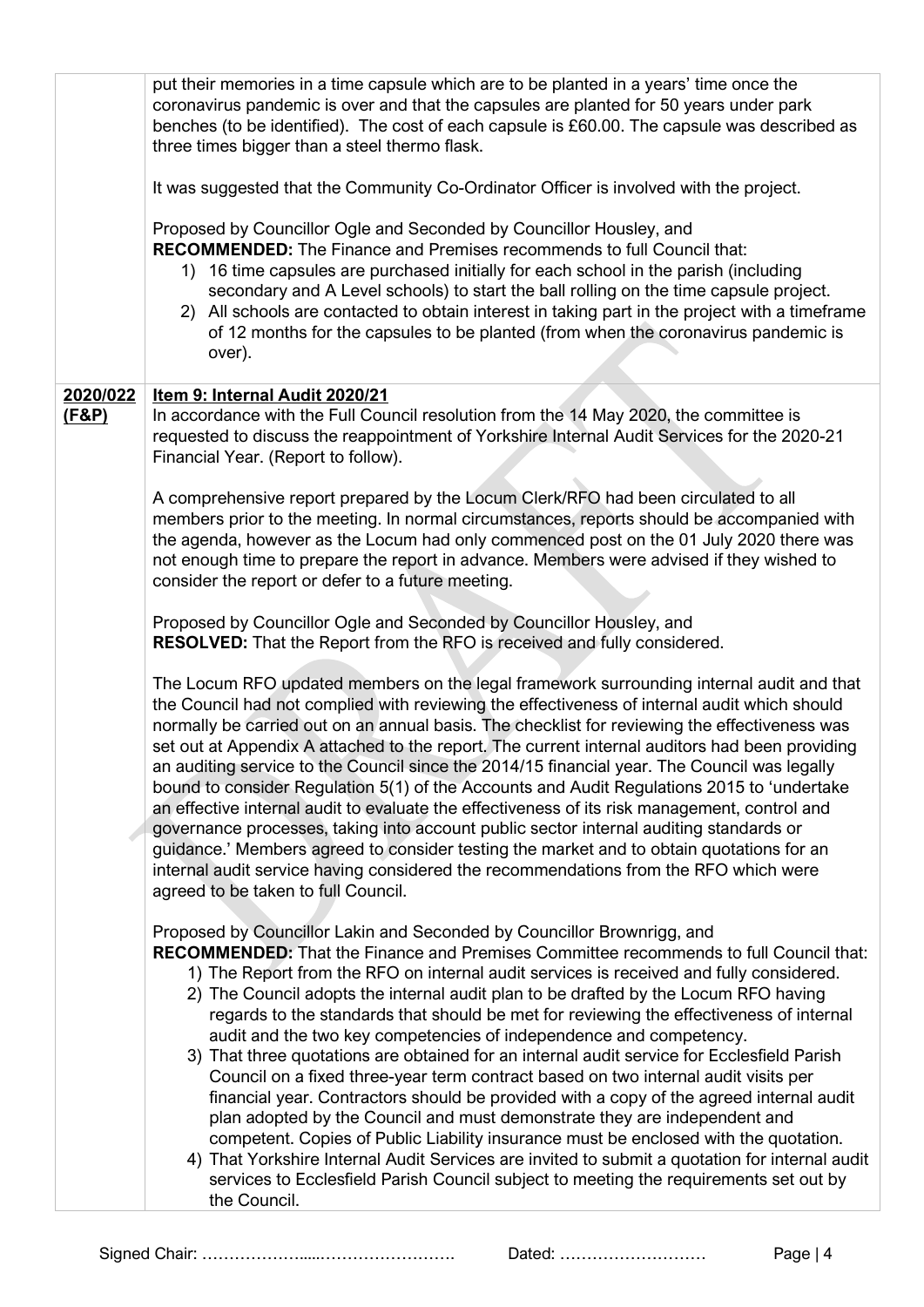| 2020/023<br><u>(F&amp;P)</u> | Item 10 - Community Co-Ordinator/Curator Archivist Report<br>2020/023.1 - In accordance with the Full Council resolution from the 14 May 2020, the<br>committee is requested to discuss the proposed community event to bring the community<br>together from the current coronavirus pandemic.                                                                                                                                                                                                                                                                                                                                                                                                                                                                                                                                                                                                                                                                                                                                                                                                                                                      |
|------------------------------|-----------------------------------------------------------------------------------------------------------------------------------------------------------------------------------------------------------------------------------------------------------------------------------------------------------------------------------------------------------------------------------------------------------------------------------------------------------------------------------------------------------------------------------------------------------------------------------------------------------------------------------------------------------------------------------------------------------------------------------------------------------------------------------------------------------------------------------------------------------------------------------------------------------------------------------------------------------------------------------------------------------------------------------------------------------------------------------------------------------------------------------------------------|
|                              | CIIr Housley provided the committee with an overview of the project and suggested the<br>appointment of a working group to be appointed by full Council in September and that Ed<br>Brown is invited to address the Council.                                                                                                                                                                                                                                                                                                                                                                                                                                                                                                                                                                                                                                                                                                                                                                                                                                                                                                                        |
|                              | Proposed by Councillor Brownrigg and Seconded by Councillor Lakin, and<br><b>RECOMMENDED:</b> That the Finance and Premises Committee recommends that the full<br>Council is involved in the proposed community event and that the presentation from Ed Brown<br>is considered.                                                                                                                                                                                                                                                                                                                                                                                                                                                                                                                                                                                                                                                                                                                                                                                                                                                                     |
|                              | Action: Ed Brown to be invited to the full Council meeting in September.                                                                                                                                                                                                                                                                                                                                                                                                                                                                                                                                                                                                                                                                                                                                                                                                                                                                                                                                                                                                                                                                            |
|                              | 2020/023.2 - To receive a report from the Community Co-Ordinator on the expenditure<br>incurred in connection with archivist activities in accordance with the contract (report to follow).                                                                                                                                                                                                                                                                                                                                                                                                                                                                                                                                                                                                                                                                                                                                                                                                                                                                                                                                                         |
|                              | The Chair read out the report from the Community Co-Ordinator that had been circulated to all<br>members prior to the meeting which stated: 'After looking into all of the Archiving, the website<br>seems to be in need of some updating and re-categorising, as it is currently not really<br>searchable. To begin with this will incur the following costs: Implementing searchable tags £90<br>+ VAT. Updating the appearance £90 + VAT. This of course will come out of the archiving<br>budget and this is a start of the updates to help get the Archive back on track. Authority to<br>Spend - In the absence of a Scheme of Delegation, there are no clear parameters in place for<br>Officers to incur expenditure or committee delegated budgets. However, in accordance with<br>the Community Co-Ordinator Officers contract of employment there is provision for budget<br>responsibility. This is based on the information made available to the Locum Responsible<br>Financial Officer at the time of preparing this report. Recommendation - To consider<br>authorisation of archivist activities as set out in the summary above.' |
|                              | Cllr Brownrigg reminded members that the Community Co-Ordinators predecessor had an<br>archiving budget and authority to spend so long as the expenditure was reported to full Council<br>and the same would apply here. Clarification was requested on which website required the<br>changes and if this could be done for free. Cllr Housley reported that the cost was outside the<br>terms of the website contract and it was the archivist website that required the changes and not<br>the Parish Council website.<br>Proposed by Councillor Lakin and Seconded by Councillor Housley, and<br><b>RECOMMENDED:</b> That the Finance and Premises committee authorises the expenditure for                                                                                                                                                                                                                                                                                                                                                                                                                                                      |
|                              | the searchable tags for the archivist project.                                                                                                                                                                                                                                                                                                                                                                                                                                                                                                                                                                                                                                                                                                                                                                                                                                                                                                                                                                                                                                                                                                      |
| 2020/024<br><u>(F&amp;P)</u> | Item 12: Any items for discussion for a future agenda<br>To notify the Clerk of any matters for inclusion on the agenda of the next meeting.                                                                                                                                                                                                                                                                                                                                                                                                                                                                                                                                                                                                                                                                                                                                                                                                                                                                                                                                                                                                        |
|                              | The Clerk informed members that the purpose of this agenda item was to remind members<br>which continuous items of business would be placed on the agenda for the next committee<br>meeting subject to agreement of all members. Any new items of business would need to be<br>submitted as a motion to the Clerk in accordance with the Standing Orders unless the<br>committee formally resolved to have a specific agenda item to be considered at the next<br>meeting. The Chair agreed to pick up the outstanding items from previous meeting in<br>consultation with the Clerk for the September meeting.                                                                                                                                                                                                                                                                                                                                                                                                                                                                                                                                     |
|                              | All members agreed that the listed items of continuous business be placed on the agenda for                                                                                                                                                                                                                                                                                                                                                                                                                                                                                                                                                                                                                                                                                                                                                                                                                                                                                                                                                                                                                                                         |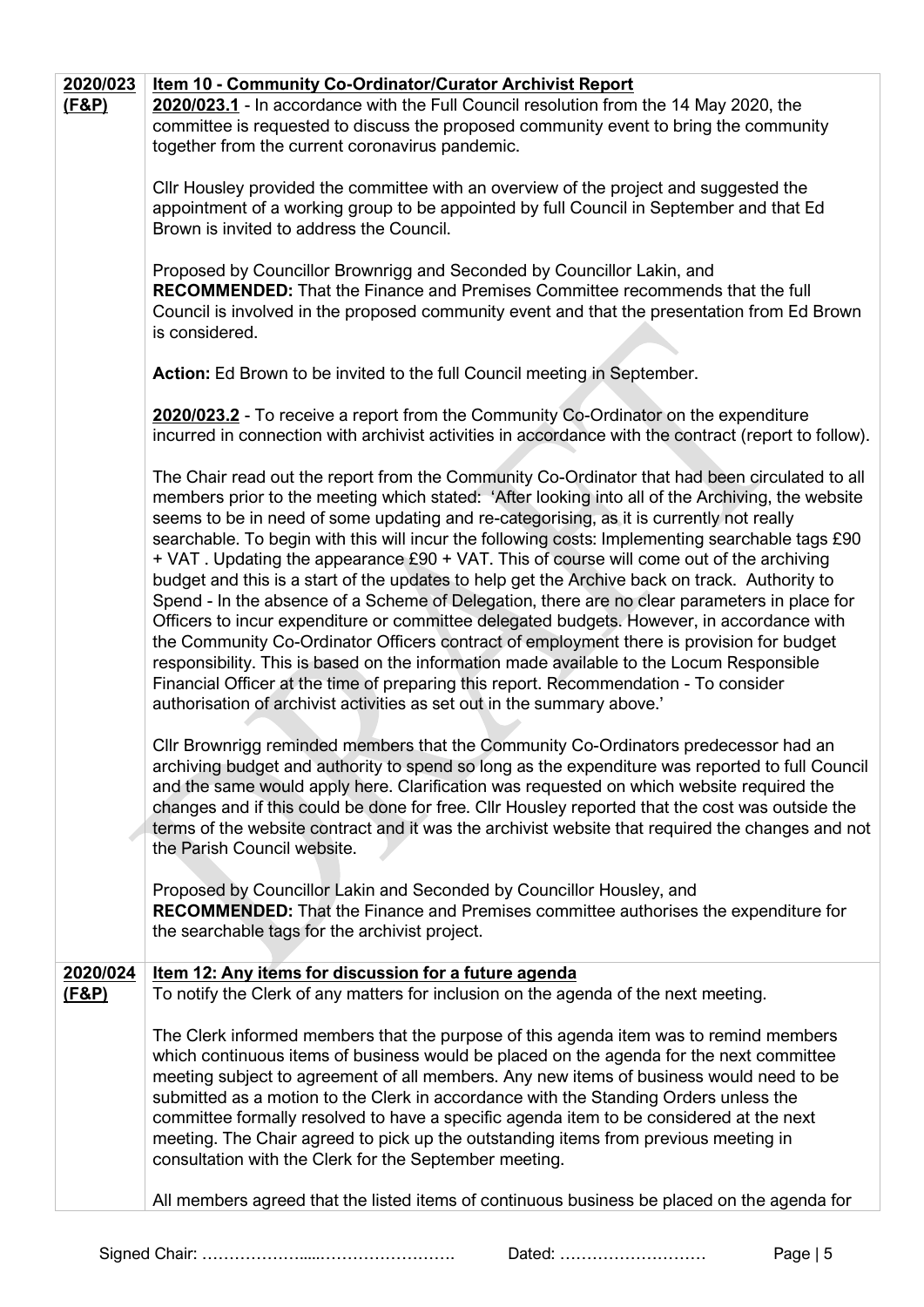| the September meeting:<br><b>Review of Notice Boards</b><br>Review of the Grants Policy<br>$\bullet$<br><b>Defibrillators</b><br>$\bullet$                                                                                                                                                                                                                                                                                                                                                                                                                                                                                                                                                                                                                                                         |
|----------------------------------------------------------------------------------------------------------------------------------------------------------------------------------------------------------------------------------------------------------------------------------------------------------------------------------------------------------------------------------------------------------------------------------------------------------------------------------------------------------------------------------------------------------------------------------------------------------------------------------------------------------------------------------------------------------------------------------------------------------------------------------------------------|
| CIIr Housley raised a matter relating to graffiti in Chapeltown and a brief discussion took place<br>surrounding the agreement of the toilets and responsibilities. It was agreed that the office staff<br>would look for the contract and make any necessary enquires with Sheffield City Council if<br>required.                                                                                                                                                                                                                                                                                                                                                                                                                                                                                 |
|                                                                                                                                                                                                                                                                                                                                                                                                                                                                                                                                                                                                                                                                                                                                                                                                    |
| Item 13: Date of the Next Council Meeting<br>To note the date of the next scheduled committee meeting to take place on Thursday 10th<br>September 2020 at 7.00pm.                                                                                                                                                                                                                                                                                                                                                                                                                                                                                                                                                                                                                                  |
| Note: In light of the coronavirus pandemic, it is likely that the next meeting will be held<br>remotely.                                                                                                                                                                                                                                                                                                                                                                                                                                                                                                                                                                                                                                                                                           |
| This was noted by members.                                                                                                                                                                                                                                                                                                                                                                                                                                                                                                                                                                                                                                                                                                                                                                         |
| <b>Item 11: Responsible Financial Officer Report</b>                                                                                                                                                                                                                                                                                                                                                                                                                                                                                                                                                                                                                                                                                                                                               |
| To consider the report from the Responsible Financial Officer (report to follow).                                                                                                                                                                                                                                                                                                                                                                                                                                                                                                                                                                                                                                                                                                                  |
|                                                                                                                                                                                                                                                                                                                                                                                                                                                                                                                                                                                                                                                                                                                                                                                                    |
| Members of the public were requested to leave the meeting. The Locum Clerk informed<br>members that as Cllr Levery was the meeting host and Cllr Brunt was an observing member,<br>the meeting would need to resolve their presence to remain in the meeting or to exclude as<br>required. In error the meeting host had removed Cllr Brunt from the meeting before this could<br>be considered.                                                                                                                                                                                                                                                                                                                                                                                                   |
| Proposed by Councillor Lakin and Seconded by Councillor Brownrigg, and<br><b>RESOLVED:</b> That Councillor Carol Levery remains in the meeting as the meeting<br>host/observing Council member during the private session of the meeting.                                                                                                                                                                                                                                                                                                                                                                                                                                                                                                                                                          |
| The exclusion of the press and public was applied as resolved at minute reference<br>2020/020 (F&P).                                                                                                                                                                                                                                                                                                                                                                                                                                                                                                                                                                                                                                                                                               |
| The Locum RFO reminded members for the reasons why the report had not been sent out with<br>the agenda as referenced in the earlier part of the meeting and that the committee was to<br>resolve considering the report or deferring to a future meeting.                                                                                                                                                                                                                                                                                                                                                                                                                                                                                                                                          |
| Proposed by Councillor Guest and Seconded by Councillor Housley, and<br><b>RESOLVED:</b> That the Report from the Locum RFO is received and fully considered.                                                                                                                                                                                                                                                                                                                                                                                                                                                                                                                                                                                                                                      |
| The Locum RFO informed members that there were three elements to the RFO report to be<br>considered. The first part was referenced within the written confidential report, the second part<br>related to a verbal External Audit update and the final part related to a contractor.                                                                                                                                                                                                                                                                                                                                                                                                                                                                                                                |
| It was reported that the Council's Financial Regulations currently do not include any provisions<br>for financial delegation to Council officers to incur expenditure on behalf of the Council with the<br>exception of the emergency budget of up to £1,000 [FR 3.4] for urgent work/repairs delegated<br>to the Clerk and the provision of a petty cash float of £200.00 [FR 6.6]. In addition, the Councils<br>standing committees do not have any delegated financial budget responsibility to incur<br>expenditure without further reference to Council. The current framework as it stands was not<br>effective as it was slowing down the business of the Council and meetings of full Council may<br>have to be arranged to authorise expenditure and to seek approval before payments are |
|                                                                                                                                                                                                                                                                                                                                                                                                                                                                                                                                                                                                                                                                                                                                                                                                    |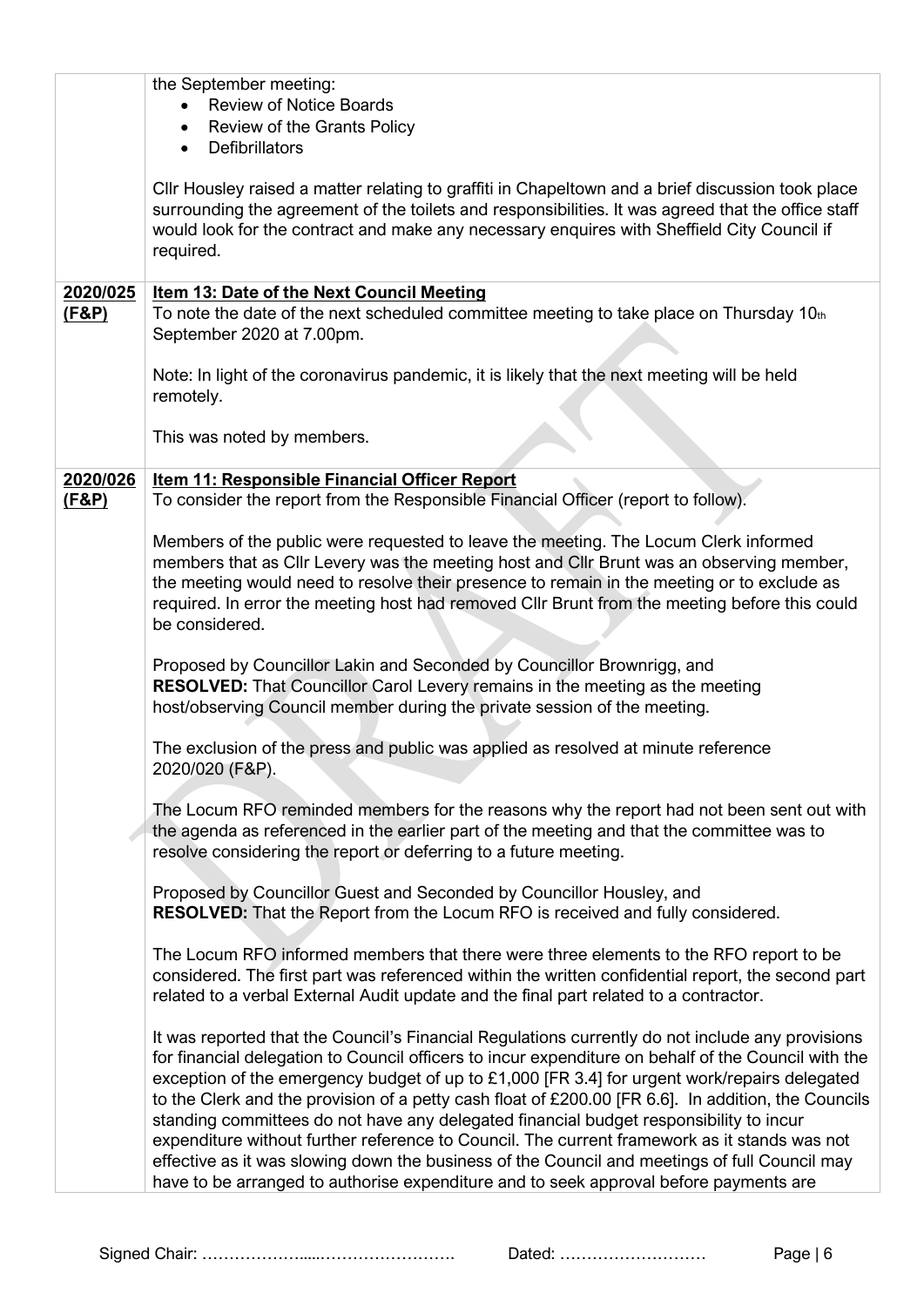released to contractors. Committee delegation and responsibility is generally attached to financial responsibility to ensure the smooth transaction of business.

The Council did not have a Scheme of Delegation in place and references within the Committee Terms of Reference were unclear. A delegation system is set-up in accordance with the Local Government Act 1972, section 101. The purpose of having this document is to capture all delegated responsibility throughout the Council including those delegated to Officers, including financial delegation. This document is normally read in conjunction with the Councils Financial Regulations and Standing Orders.

#### Payments Schedule

Currently the Council is requested to approve expenditure retrospectively. Although the payments are being released and approved retrospectively in between council meetings to avoid interest charges this is presenting a risk to the Council as its unclear who is entering the Council into contracts without delegation or if the expenditure has been previously authorised by full Council. It is unclear from the paperwork as to which authorisation procedure is being followed in terms of placing the initial order to releasing the payment to the contractor. Each individual payment transaction should be supported by an authorisation reference ie a reference from the Financial Regulations for payments on a direct debit arrangement for example gas/utilities, payments on account in accordance with a contract or a council minute reference.

#### Outstanding Invoices

There were several outstanding invoices that required payment before Council is due to meet to authorise the payments schedule. The current set-up within the Financial Regulations stipulates that a schedule of payments must be drawn up and presented to the Council for approval prior to payments been made to contractors. As referenced in the summary of the report, the system is not effective as it is creating a lengthy delay for invoices to be settled. Some of these invoices may relate to expenditure previously authorised and therefore should not be delayed.

#### Contracts Timetable

To the Locum Clerk/RFO's knowledge there was no contracts timetable that is set-up to list all contracts the Council is tied into and the duration of the contract. Having a contracts timetable in place can not only assist with procurement when it comes to renewal, but it can also act as a reference guide to link with invoices with the payment arrangements made via a direct debit arrangement or in accordance with a contract for services. It can also allow the RFO to arrange payment accordingly.

#### Councillors Incurring Expenditure

There are several invoices that are addressed to individual councillors. It was unclear from the face of the invoice if it had been paid or if the Councillor required reimbursement. Councillors should not be entering the Council into any contracts and should any councillor or their spouse/partner have any interests in council contracts then these should be declared accordingly under the Localism Act 2011.

#### Provision of a Payroll Provider

The payroll is run in house via Sage. The responsibility for payroll is with the Clerk/RFO. As the officer holds two titles, there is no segregation in duties, and this can present a risk to the Council. To provide the Council with some comfort that the payroll is being managed correctly and Tax and NIC deductions are being made correctly, consideration should be given to outsourcing the payroll. An approach has been made to Sheffield City Council for a quotation and Autela Payroll Services.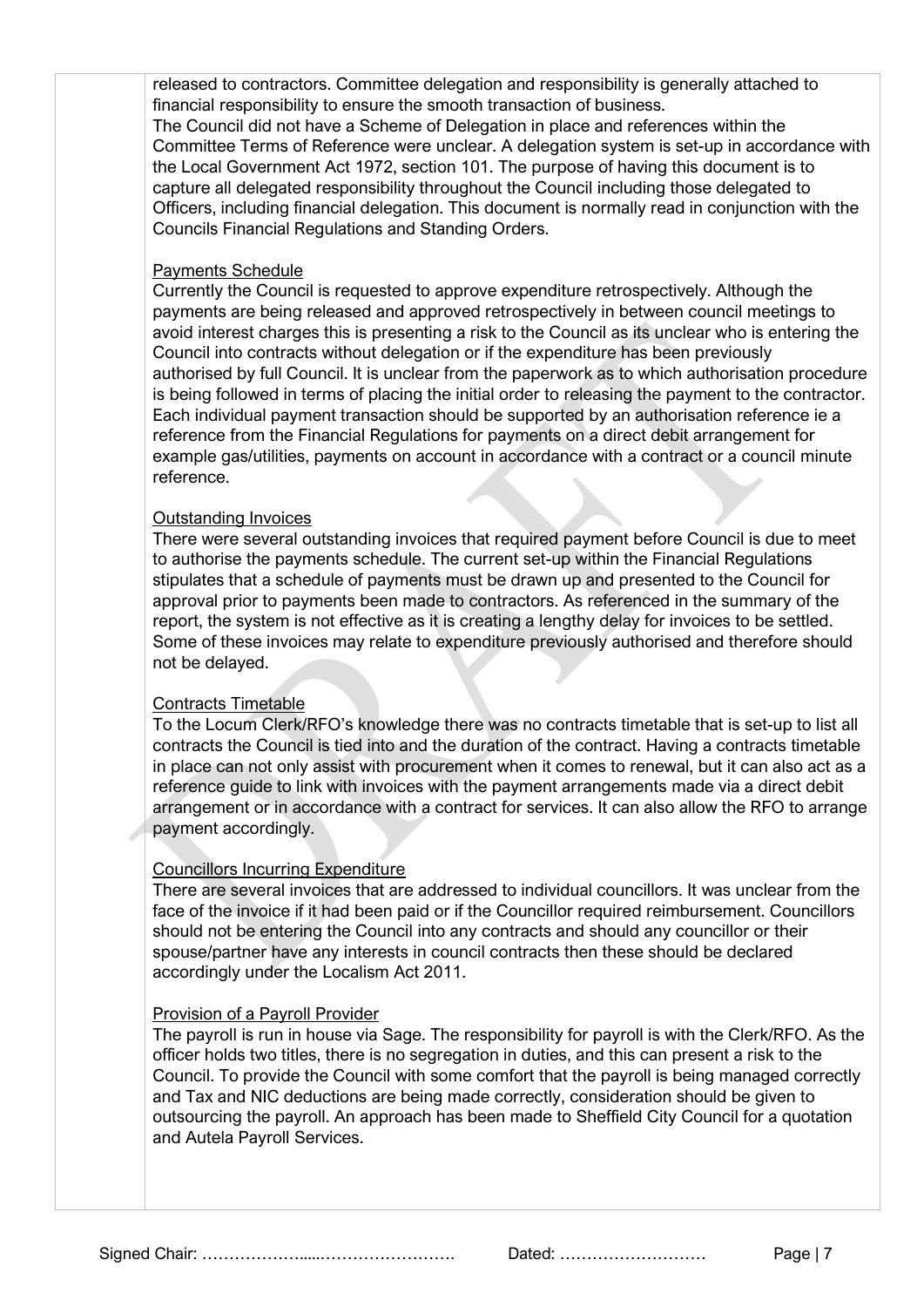#### Legal Implications

Members were reminded of their legal responsibilities for safeguarding public money. The Responsible Financial Officer post is a legal position in law as referenced in the Local Government Act 1972 section 151. The Clerk/RFO is responsible for ensuring that there is an adequate and effective system of internal controls of the Council's accounting, financial and other operations. In accordance with the Localism Act 2011, all Councillors should be declaring disclosable pecuniary interests (DPI) and personal and prejudicial interests. No individual councillor should be entering the Council into any contracts on behalf of the Council.

Members were requested to consider the recommendations from the Locum RFO contained within the report. The reasons for recommendations was to ensure compliance with the law. For legal reasons, the Council as a corporate body is responsible in law for ensuring that council business is conducted in accordance with the law, regulations and proper practices and that public money is safeguarded and properly accounted for.

Proposed by Councillor Lakin and Seconded by Councillor Brownrigg, and **RECOMMENDED:** That the Finance and Premises Committee recommends that the full Council:

- 1) Authorises the Locum Clerk/RFO to authorise the release of payments to all contractors on receipt of an invoice including payment of any outstanding commitments as a short term measure whilst full Council fully considers the financial framework including a review of the Financial Regulations and a Scheme of Delegation at their next meeting in September. The Locum Clerk/RFO to present a schedule of retrospective payments to full Council for approval. All payments to be approved by two signatories and all invoices to be initialled.
- 2) The Locum Clerk/RFO is tasked to obtain three quotations for a payroll provider and present to full Council for consideration.

#### External Audit

It was reported that the external auditors had been in touch with the Chairman of the Council, Cllr Housley to request further information that had not been supplied with the submission of year end accounts for the 2019/20 financial year. The email from the external auditors was subsequently forwarded to the Locum RFO to be dealt with who in turn reported this information to members. The yearend accounts had been prepared by the contractor to the Council/YLCA Advisor Karen Mann and approved and signed off by full Council at the May meeting by both the Clerk/RFO at the time Karen Canadine and the Chairman Cllr Housley.

The Locum read out the email from external auditors which stated 'Please can you quantify the explanations given for the variances in boxes 3, 4 & 6. Please provide figures that explain the increases and decreases in the boxes detailed above. As the authority has Expenditure which has exceeded £200,000, it is subject to intermediate level review procedures this year. Therefore, please could you send copies of the following additional documents which are requested for intermediate level procedures this year:

- a copy of the relevant minutes and supporting agenda papers from the meeting at which the annual review of risk management arrangements during 2019/20 was discussed by the whole authority
- if the 2018/19 external auditor report included any 'except for' matters, copies of minutes and any agreed plan showing the corrective action taken to address these matters.'

The Locum RFO expressed concerns about responding to external auditors due to lack of knowledge and involvement with the preparation of the year end accounts for 2019/20 and that the Council as a corporate body needed to respond or alternatively an approach made to the YLCA/Advisor to Council Karen Mann and the former Chair of the Council and Proper Officer/RFO Councillor Terence Bawden as they would have the information that was needed.